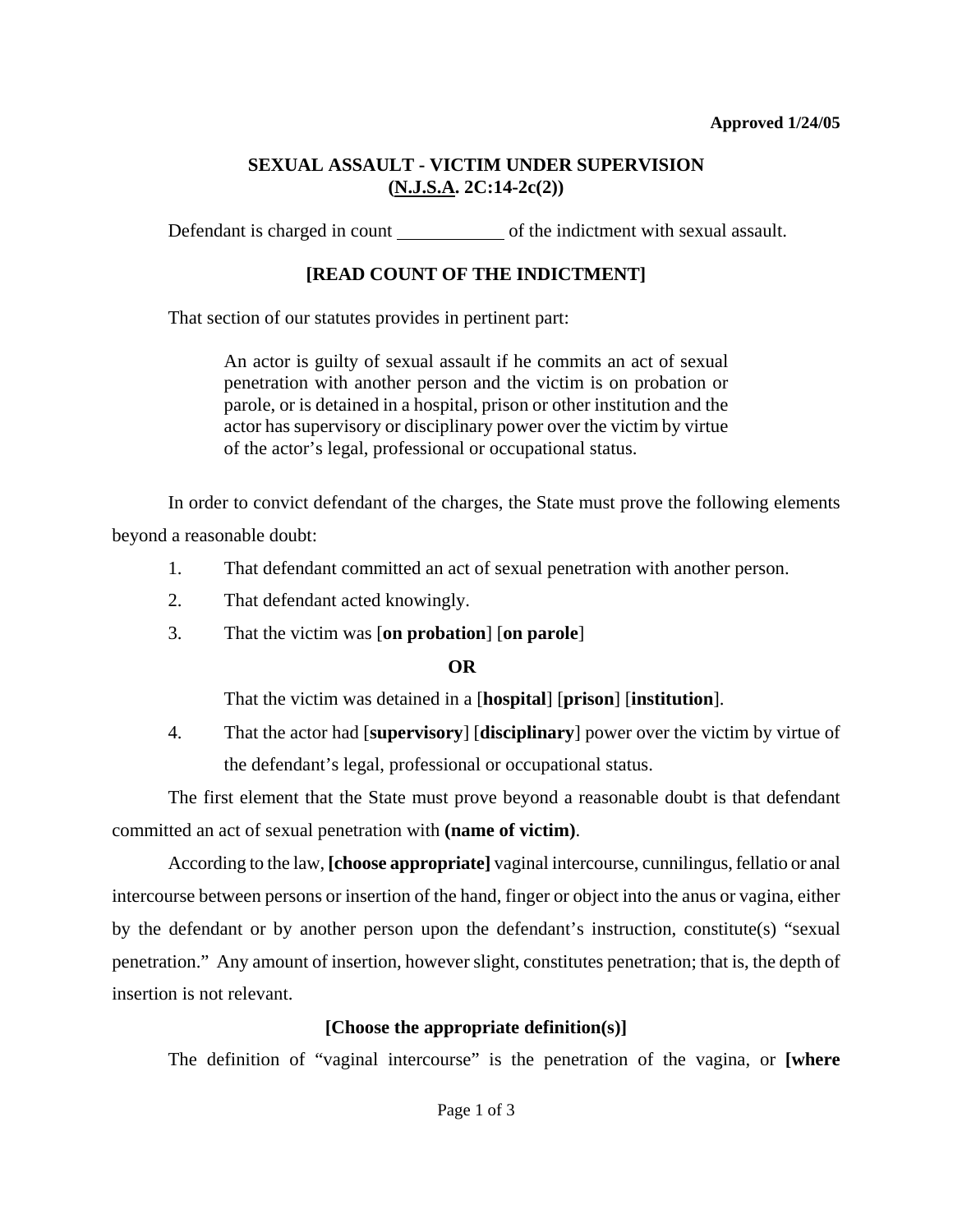#### **SEXUAL ASSAUT - VICTIM UNDER SUPERVISION (N.J.S.A. 2C:14-2c(2))**

i

**appropriate** of the space between the labia majora or outer lips of the vulva.<sup>[1](#page-0-0)</sup>

The definition of "cunnilingus" is oral contact with the female sex organ. $<sup>2</sup>$  $<sup>2</sup>$  $<sup>2</sup>$ </sup>

The definition of "fellatio" is oral contact with the male sexual organ. $3$ 

The definition of "anal intercourse" is penetration of any depth into the anus.<sup>[4](#page-1-2)</sup>

The second element that the State must prove beyond a reasonable doubt is that defendant acted knowingly. A person acts knowingly with respect to the nature of his/her conduct or the attendant circumstances if he/she is aware that the conduct is of that nature or that such circumstances exist or the person is aware of a high probability of their existence. A person acts knowingly with respect to a result of the conduct if he/she is aware that it is practically certain that the conduct will cause a result. "Knowing," "with knowledge," or equivalent terms have the same meaning.

Knowledge is a condition of the mind. It cannot be seen. It can only be determined by inference from defendant's conduct, words or acts. A state of mind is rarely susceptible of direct proof but must ordinarily be inferred from the facts. Therefore, it is not necessary that the State produce witnesses to testify that an accused said that he/she had a certain state of mind when he/she did a particular thing. It is within your power to find that such proof has been furnished beyond a reasonable doubt by inference which may arise from the nature of his/her acts and conduct and from all he/she said and did at the particular time and place and from all surrounding circumstances established by the evidence.

<sup>1</sup> State v. J.A., 337 N.J. Super. 114 (App. Div. 2001). The Appellate Division upheld the charge given by the trial court in that case which included the following language which can be used if the circumstances of the specific case are appropriate: "This means that if you find from all of the evidence presented beyond a reasonable doubt that there was [penile] penetration to the outer area of the vaginal opening, what is commonly referred to as the vaginal lips, that is sufficient to establish penetration under the law."

<span id="page-1-3"></span><span id="page-1-0"></span>State v. Fraction, 206 N.J. Super. 532, 535-36 (App. Div. 1985), certif. denied, 104 N.J. 434 (1986). Penetration is not necessary for this act.

<span id="page-1-2"></span><span id="page-1-1"></span><sup>3</sup> State in the Interest of S.M., 284 N.J. Super. 611, 616-19 (App. Div. 1995). Penetration is not necessary for this act. 4

State v. Gallagher, 286 N.J. Super. 1, 13 (App. Div. 1995), certif. denied, 146 N.J. 569